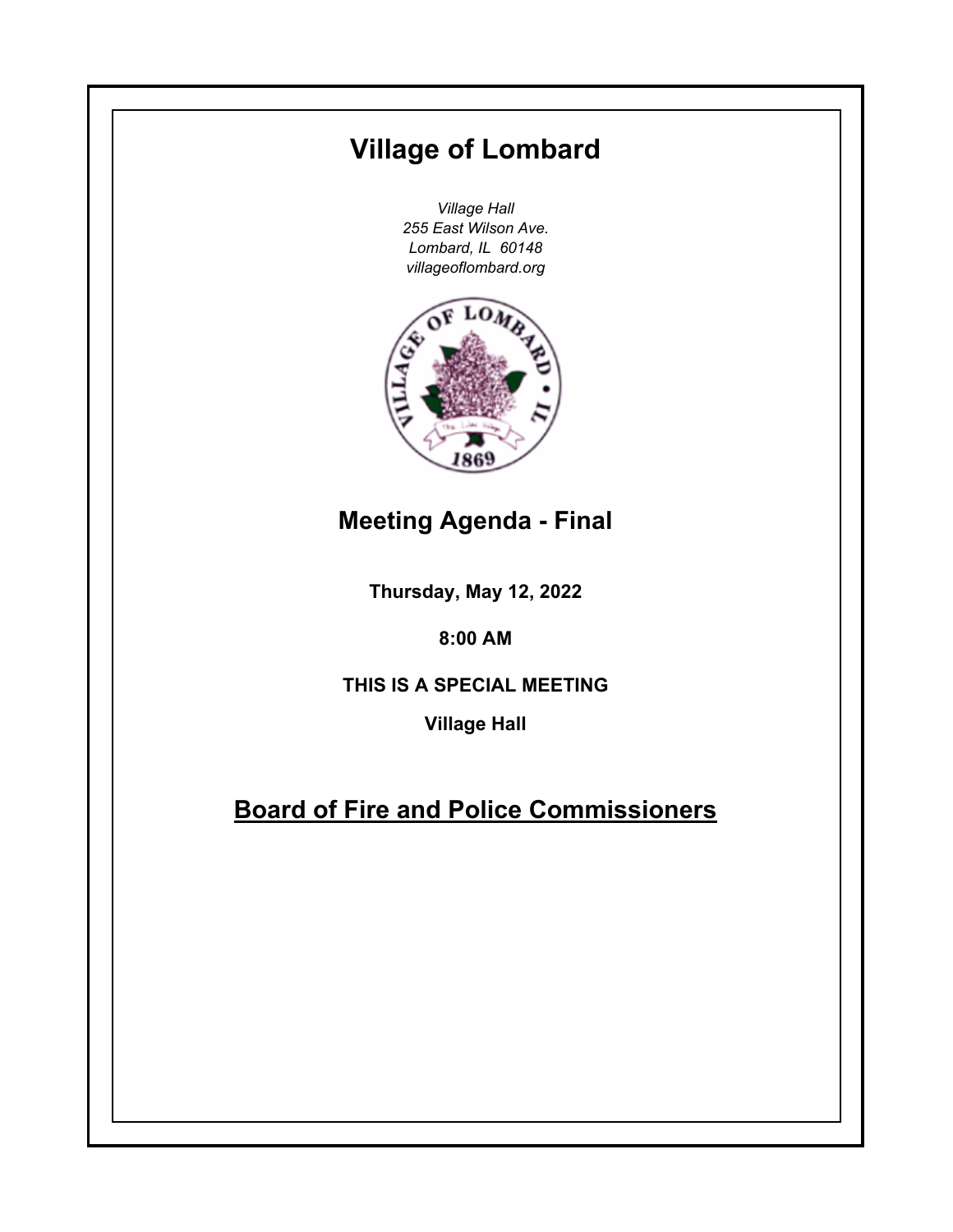- **A. Call to Order and Pledge of Allegiance**
- **B. Roll Call of Members**
- **C. Approval of Minutes**
- **D. Public Participation**
- **E. Payment of Bills**
- **F. Chairperson's Report**
- **G. Vice Chairperson's Report**
- **H. Secretary's Report**
- **I. Correspondence**
- **J. Unfinished Business**
- **K. New Business**

*The Board to approve to promote 1 Police Officer to Police Sergeant. (Chief Newton)*

*The Board to approve conditional offer(s) of employment for lateral and police candidates. (Executive Session)*

*The Board to approve a conditional offer of employment for a firefighter/paramedic. (Executive Session)*

## **L. Other Business**

*May 27, 2022 - Regular Meeting*

## **M. Executive Session**

*The appointment, employment, compensation, discipline, performance, or dismissal of specific employees of the public body or legal counsel for the public body, including hearing testimony on a complaint lodged against an employee of the public body or against legal counsel for the public body to determine its validity.*

## **N. Reconvene**

*The Board to approve conditional offer(s) of employment for lateral and police candidates.*

*The Board to approve a conditional offer of employment for a firefighter/paramedic.*